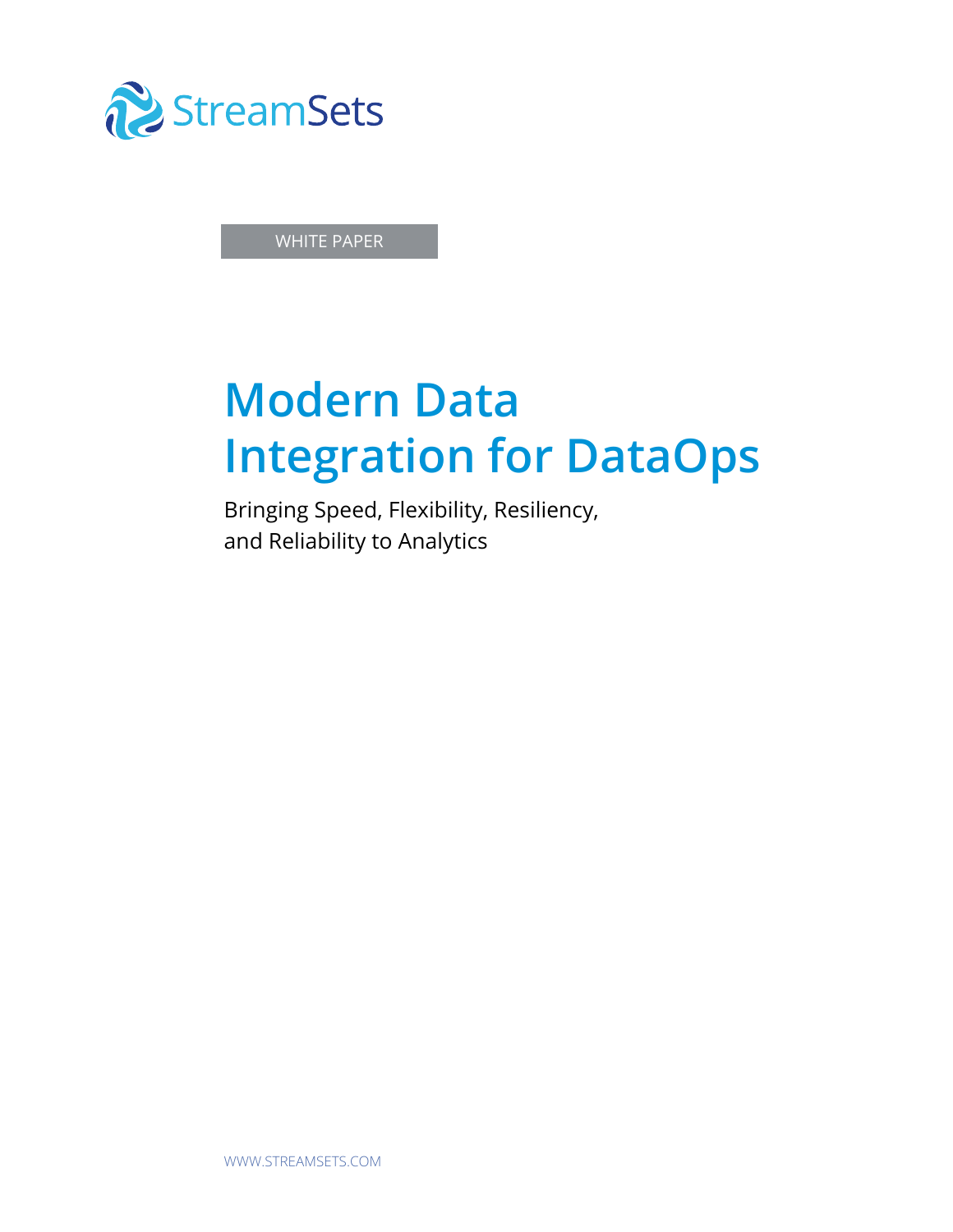

### **Table of Contents**

| 4 Ways You Need to Think Different: The DataOps Mindset 5 |  |
|-----------------------------------------------------------|--|
|                                                           |  |
|                                                           |  |
| A Modern Data Integration Platform for DataOps  13        |  |
|                                                           |  |
|                                                           |  |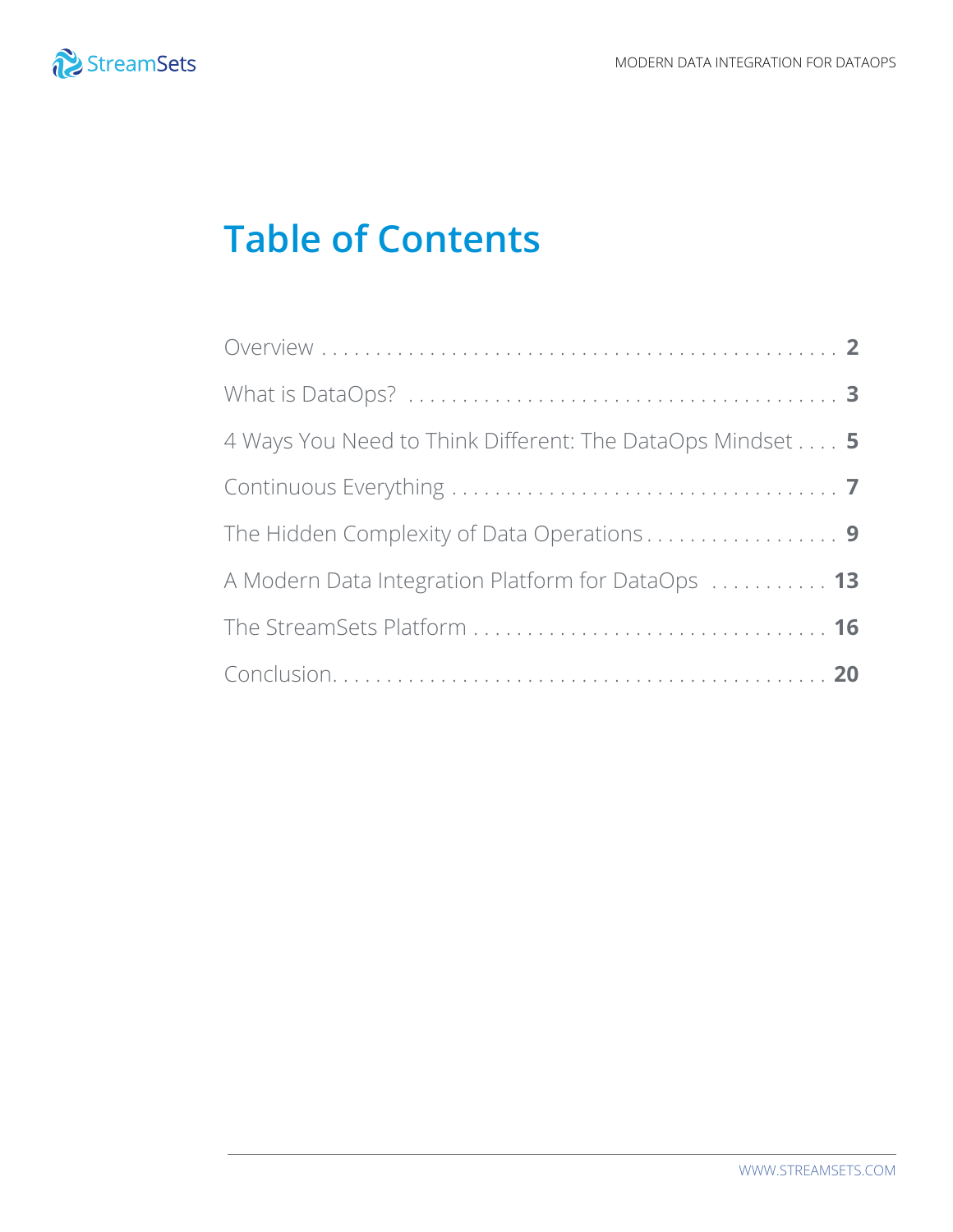

### **Overview**

Modern companies need to be able to pivot on a dime in today's world. Data is the one thing that can tell us what happened to our sales and marketing channels, operations, and online security. It lets us make informed, real-time decisions in a world of constant change. Data feeds the data science and machine learning that lets us become better at predicting future outcomes.

In order to reap the benefits of these analytic insights you first need to design data delivery to a growing number of analytics teams, all with different data requirements. Adding to the complexity, enterprise and cloud data ecosystems are changing all the time, breaking data pipelines and mis-guiding insights.

**DataOps** is a set of practices and technologies that operationalizes data management and integration to ensure resiliency and agility despite constant change. It combines the DevOps principles of continuous delivery with the ability to harness **data drift** (unexpected and undocumented changes to data).

DataOps is not just a technology platform, it requires a change in mindset and often a change in the way you put together teams and processes. You have to think differently about the data management and integration value chain. If you can make the mindset shift, DataOps delivers the continuous data needed to drive modern analytics and digital transformation.

Core to delivering on DataOps practice is a **modern data integration platform** that provides users **speed, flexibility, resilience,** and **reliability**. DataOps systems embrace change by allowing their users to easily adopt and understand complex new platforms in order to deliver the business functionality they need to remain competitive.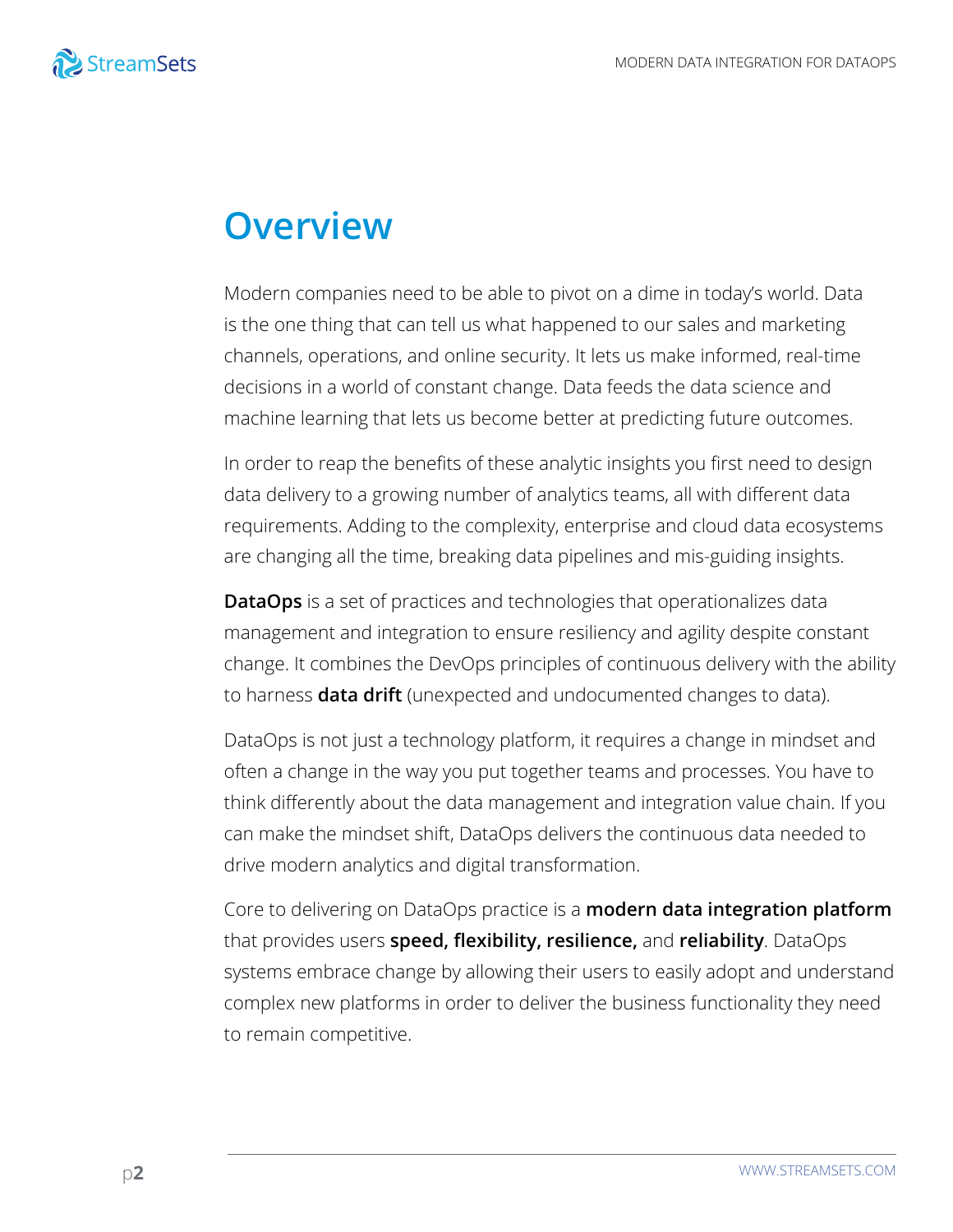

### **What Is DataOps?**

In today's challenging environment, delivering data to make decisions as fast as possible is more critical than ever. The only way to keep pace with all the changes happening in the broader world, in your organization, and across all the data you need to make decisions is **[DataOps](https://streamsets.com/why-dataops/what-is-dataops/)**. Modern analytics requires the free movement of data to all corners of the business to ensure you can make the best decisions possible on a moment's notice, using the freshest information. DataOps can help reduce the cycle time of data analytics in close alignment with business objectives.

*DataOps is a set of practices and technologies that operationalizes data management and integration to ensure resiliency and agility despite constant change. It combines the DevOps principles of continuous delivery with the ability to harness data drift (unexpected and undocumented changes to data).* 

DataOps is the new way of thinking about working with data, it provides practitioners (architects, developers) an ability to onboard and scale data projects quickly while giving operators and leaders visibility and confidence that the underlying engines are working well. It is a fundamental mindshift that requires changes in people, processes, and supporting technologies. DataOps is not only the way you change your current data strategy, but also how you plan for unforeseen changes in the strategy. It draws inspiration from the philosophy of agility that DevOps brought to the software development lifecycle, and adapts it to the unique challenges of working with modern data.

DataOps is not just DevOps for data, however. Where the enterprise application workbench is fairly static across the development and deployment lifecycle, DataOps is increasingly complex due to the constant rate of change called **Data Drift**. DataOps is complementary to and sits alongside philosophies such as MLOps (management of the full lifecycle of machine learning). It lets practitioners feed data into analytics and machine learning systems continuously and reliably.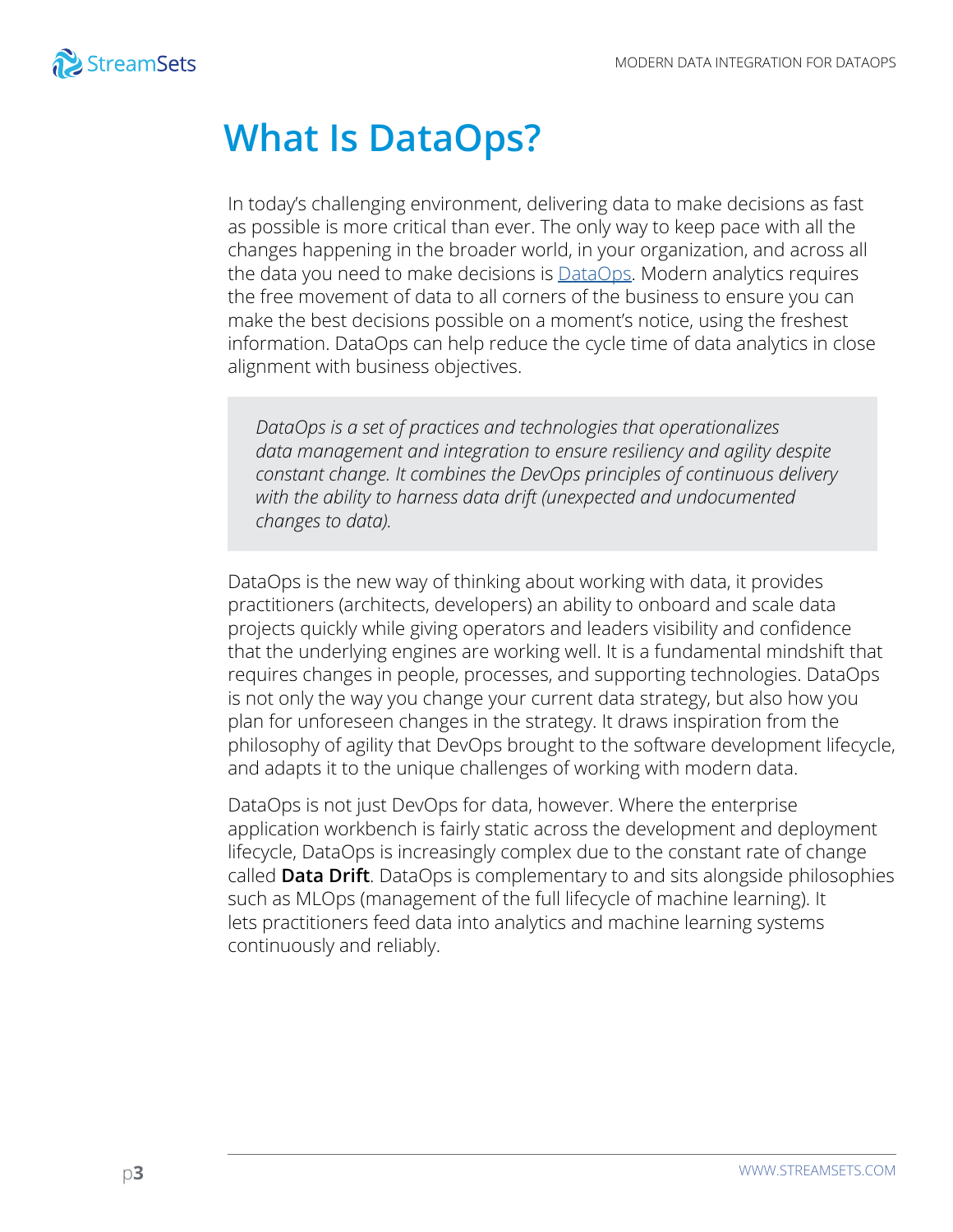

DataOps has been gaining traction since it entered the [Gartner Hype Cycle](https://www.gartner.com/document/3884077) in 2018. Eckerson Group tracked the emergence of DataOps in the **below diagram**.The industry's first [Guide to DataOps,](https://go.streamsets.com/eckerson-ultimate-guide-to-dataops.html) [tips and trends in DataOps](https://go.streamsets.com/eckerson-report-trends-in-dataops.html), and the first ever **[DataOps Summit](https://streamsets.com/dataops-summit-2019/)** were all unveiled in 2019. Also in late 2019 John Schmidt and Kirit Basu released [DataOps: The First Authoritative Edition](https://www.amazon.com/DataOps-Authoritative-John-Schmidt-ebook/dp/B07X1SRSXH). While still a growing practice, the focus and development of best practices in the last year has shown notable progress. As many companies begin to formalize their DataOps team and processes, new roles and standardized architectures will further enforce the enterprise adoption of DataOps.



### **Figure 1. The Trajectory of DevOps and DataOps**

*Data source: Eckerson Group*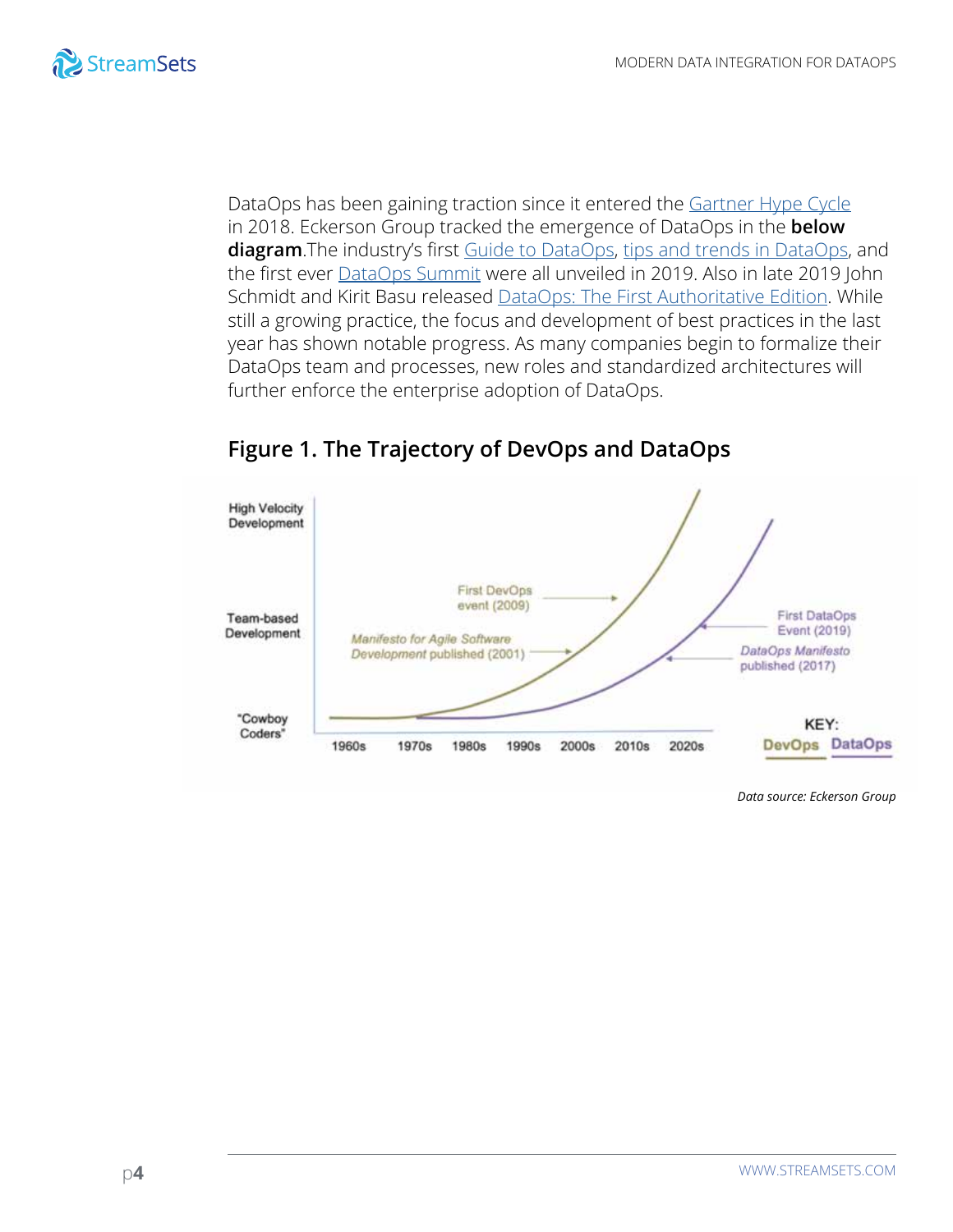# **4 Ways You Need to Think Different: The DataOps Mindset**

DataOps can provide many optimizations and accelerate value to a variety of analytics initiatives. However, legacy processes and platforms do not provide the speed, resilience, and flexibility needed to perform modern data integration, which can help you better leverage streaming and unstructured data sources. When scoping how to implement and measure DataOps, you will have to fundamentally change the way you think about these four things.

- **• Self Service:** What aspects of the data lifecycle can be automated? Can we give end-users more power to find, understand, ingest, wrangle, and transform data without sacrificing security and governance? The previous world where business users filed request tickets and waited weeks for IT to implement their goals is no longer acceptable. Self service data access should be implemented wherever safe and possible. This gives your company the speed and flexibility to deliver parallel analytics activities.
- **• Visibility and Scale:** This means visibility that spans systems and data sets. Visibility into your pipelines, your transformations, and what other users are doing with data. DataOps helps you discover design patterns and implement optimizations based on usage patterns. This holistic visibility ensures that data systems scale to meet current and future needs.
- **• Real-time Governance:** Gone are the days of implementing governance with good intentions. Costly regulations, such as GDPR and CCPA, and the reality that data must pass through multiple systems with varying degrees of visibility and governance. These gaps in governance introduce new areas of risk. DataOps requires a continuous data governance approach where policies are enforced at runtime as well as in trusted analytics zones, including while data is in motion, rather than through onerous, lengthy governance processes that impede business agility.
- **• Designing for Change:** Things change all the time: new data sets and schemas are introduced, existing ones are changed or used in new and unexpected ways, ML models drift, data quality levels fluctuate, ownership and stewardship responsibilities change. The goal of DataOps is to detect and manage changes so things do not break. That requires a high degree of monitoring, sophisticated change detection, and automated change handling. DataOps architectures and processes are resilient to unavoidable changes and provide reliability as you scale.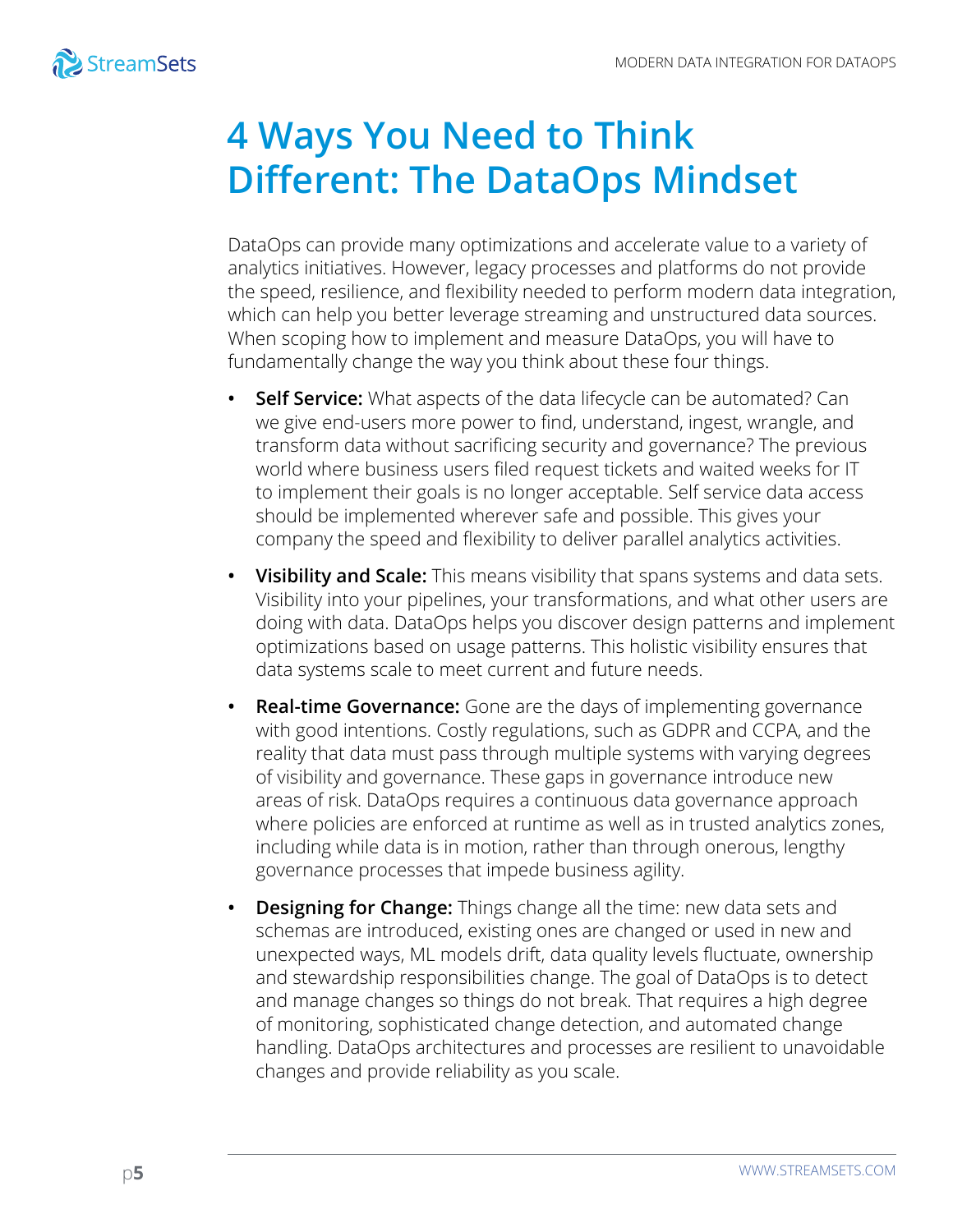

Executing data projects is not only a matter of ensuring data delivery happens successfully, DataOps is a philosophy that challenges the practitioner to constantly try and achieve a state of continuous everything with all aspects of data.

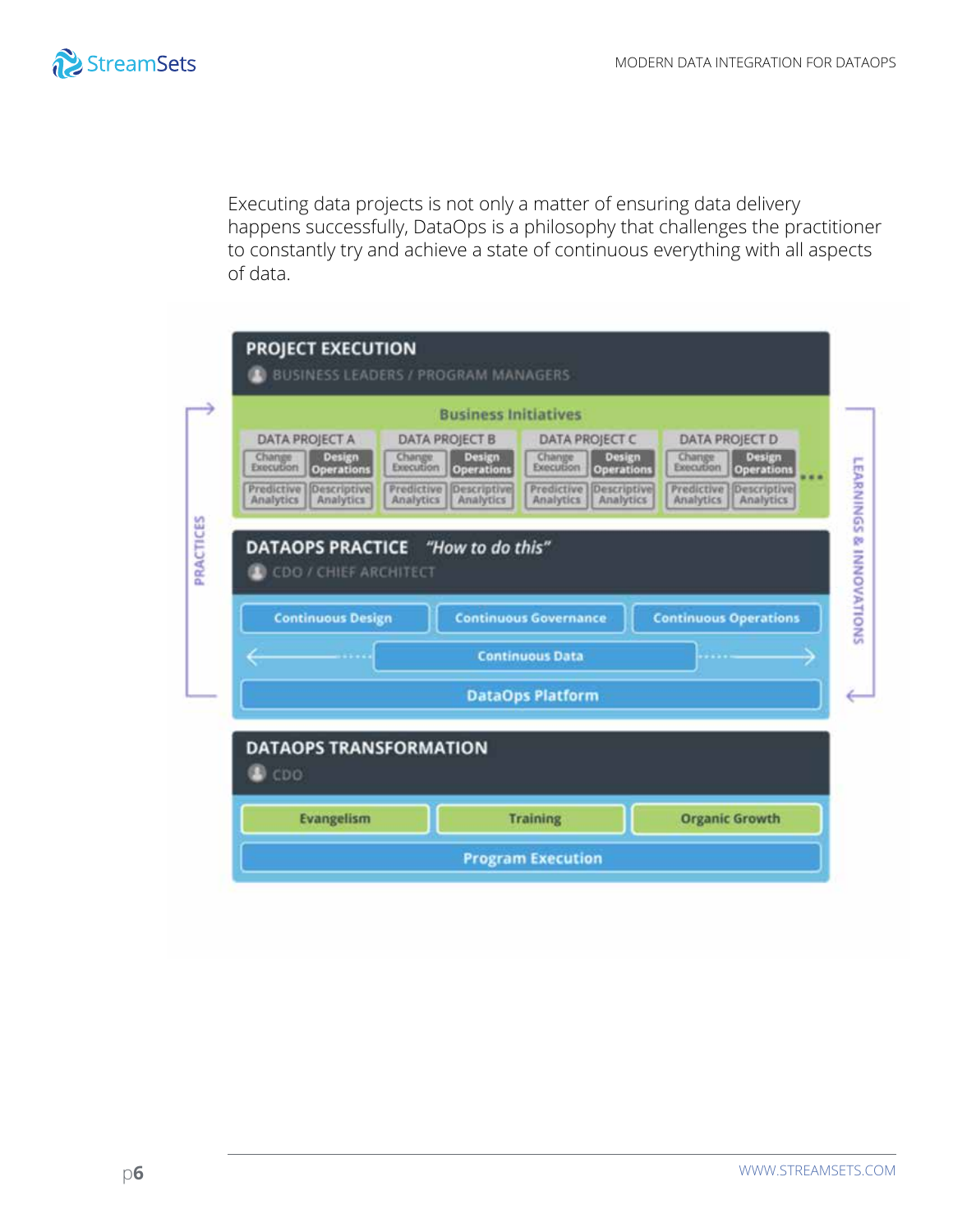

# **Continuous Everything**

Core to the mindset shift is a pivot to thinking about data not as a static resource but a continuous process. DataOps includes four continuous principles that are considered in the design, deployment, and operation of modern data systems.

- **• Continuous Design:** The continuous design function enables delivering data solutions on an ongoing basis rather than as discrete project events.
- **Continuous Operations:** DataOps encourages a holistic view where operators are able to see a living map of all data working together to serve the data needs of higher order business functions.
- **• Continuous Governance:** Continuous governance is responsible for establishing an information governance framework, a methodology, and standards for enterprise information management.
- **• Continuous Data:** Continuous data is responsible for the publication of data in a united hub maintaining data services, service levels and performance for both externally sourced and internally generated information and their use by users or application systems.

By embedding these principles, DataOps makes it possible to deliver the continuous data needed to drive modern analytics and digital transformation.

### **Continuous Data**

Modern enterprise systems have to work with a very wide variety of data: IoT sensors emit readings, web applications produce events and messages, customers or partners send binary files and every flavor of database systems (relational, nosql, graph, time series, etc.) contain different types of data. Real-time insights or decisions generated by operational and analytical systems are fueled by events and data from these varied systems along with historical and contextual data.

Continuous data converges the paradigms of stream and batch processing. Streaming data is imperative for real-time predictive and preventive analytics. Batch processes are required to enrich or provide training data for these forward looking analytical systems, as well as drive business critical descriptive analytics.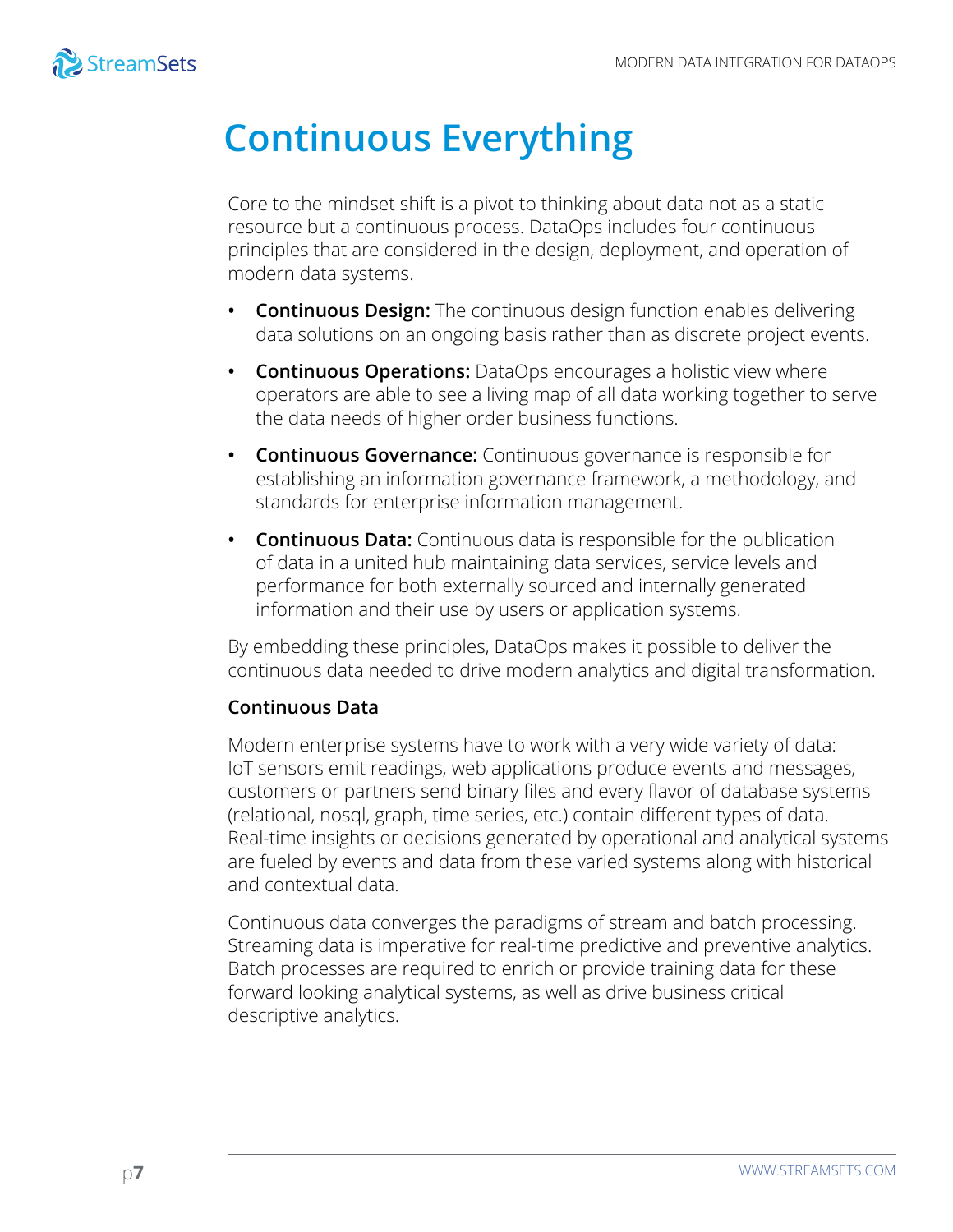

#### **Continuous Design**

Modern data architectures are often highly distributed and complex. Applications and use cases built up with a number of these complex systems have a high degree of interconnectedness.

Continuous design is a paradigm where data integration is always performed in context. The 'big picture' is kept in view and is often the starting point of the design process. Data architecture diagrams are not just images on a slide deck, but the living map of what is real in the system. When change happens to the underlying systems, e.g. data sources or destinations are added or removed, it is immediately reflected in that living map. A dataflow pipeline designed to move data from a source to destination shows up in that map and is globally visible to anyone interacting with the environment. When the next project wants to access the same data, developers look to the living map or topology to reuse existing pipelines.

#### **Continuous Operations**

Large interconnected dataflows are often monitored in isolation; an operator monitoring a pipeline in one area of the application will not know how it relates to another area of the app. The cascading effects of one failure are impossible to understand when the operators' only view is a tabulated list of individual pipelines.

DataOps encourages a holistic view of the entire architecture. Operators who are able to see a living map of all the pipelines working together to serve the data needs of the higher order business function are able to better manage the system as a whole. Yet, they still need to be able to drill down into problem spots as required.

### **Continuous Governance**

Modern architectures are often hybrid. Data originates, is processed or stored in any number of systems - on edge, within the data center or in the cloud. Data often makes several hops, getting processed on the fly or within ephemeral compute systems as it travels. Traditional data lineage solutions were built for point-to-point dataflows, and are not able to capture or interpret end-to-end lineage. A DataOps practice would use systems that are designed for these architectures, and expect the data itself to provide fine grained metadata and end-to-end lineage about itself.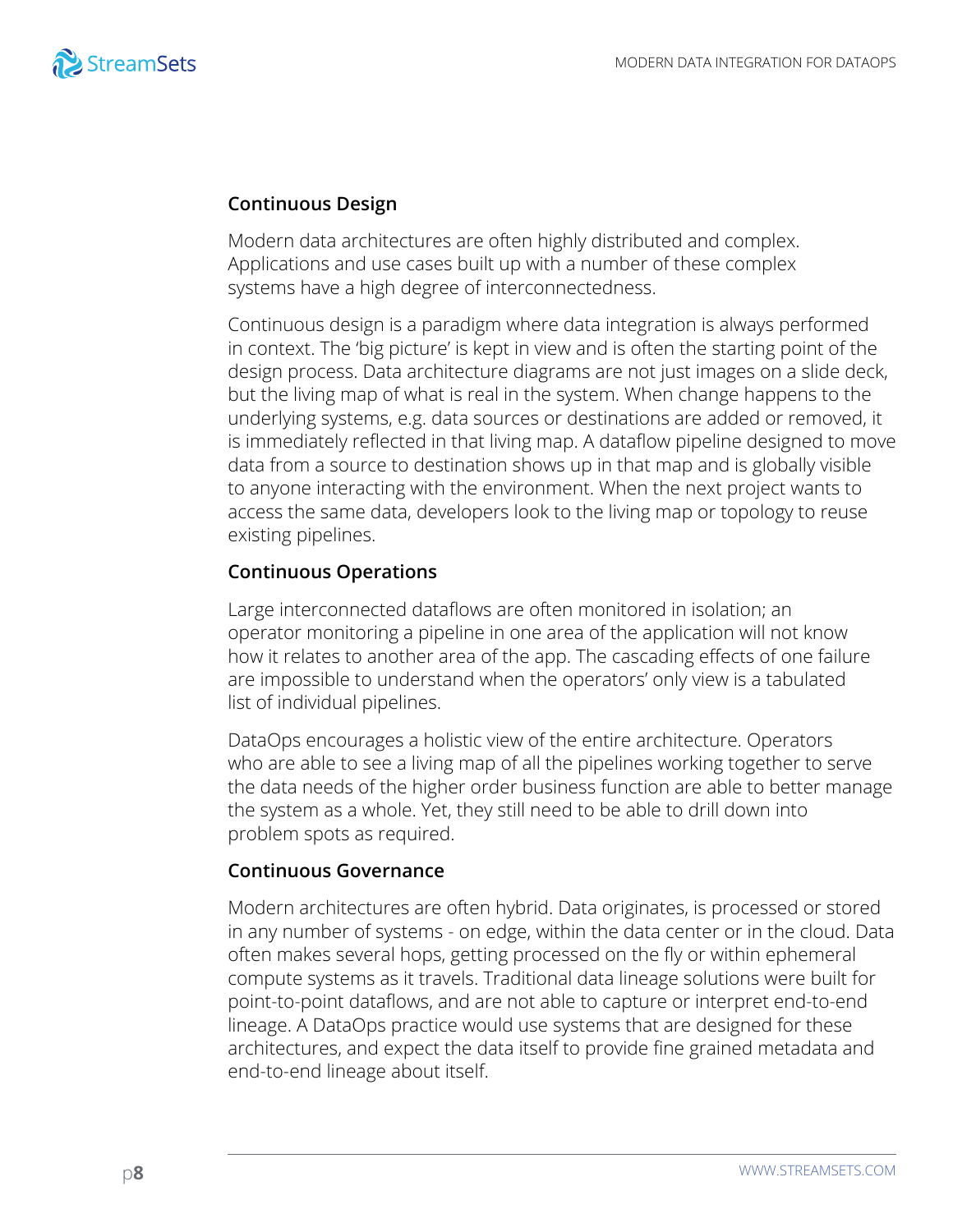

DataOps calls for a framework of constant vigilance and protection. Continuous governance is about defining a security policy and automatically enforcing it whenever data flows through the enterprise.

The promise of continuous everything as a core design and implementation principle gives us the latitude to use data in the way that different teams need to truly enable a self-service and DataOps culture. Once this continuous solution is built, automation can be used to ensure that continuous data is something that the business can feel confident in assuring service level agreements to their stakeholders.

So if continuous everything is so ideal, why are many companies still so far away from realizing this state? The truth is that there are hidden complexities to executing on continuous design and development that are related to limitations to traditional approaches to data management and integration.

# **The Hidden Complexity of Data Operations**

As companies target and acquire new data sources and aim to deliver new form factors of data analytics, a fair amount of creative capital is spent designing these new patterns and solutions. Not surprisingly, rich tools have arisen that give visual control over analytics and more recently data movement. Data engineers now have highly intuitive tools to control the integration of data across their business. A savvy engineer can boost their internal brand immensely by bringing a forward-thinking, new capability into reality. However, how can they find the time when they are so often mired in the task of keeping existing ideas healthy, modern, and in production?

The truth is that they often spend a great deal of time handling the operations that keep data pipelines running and functioning to meet the requirements of downstream projects. It's understood widely among data engineers, but not broadly acknowledged, as an activity that will be rewarded with praise and accolades. But when things go wrong the pain that data engineers feel is real. Whether it's a data science model that an analyst convinced an engineer to support or the daily dashboard supporting the sales team, when these capabilities break, friendship and an impeccable record of new ideas will only win you so many graces.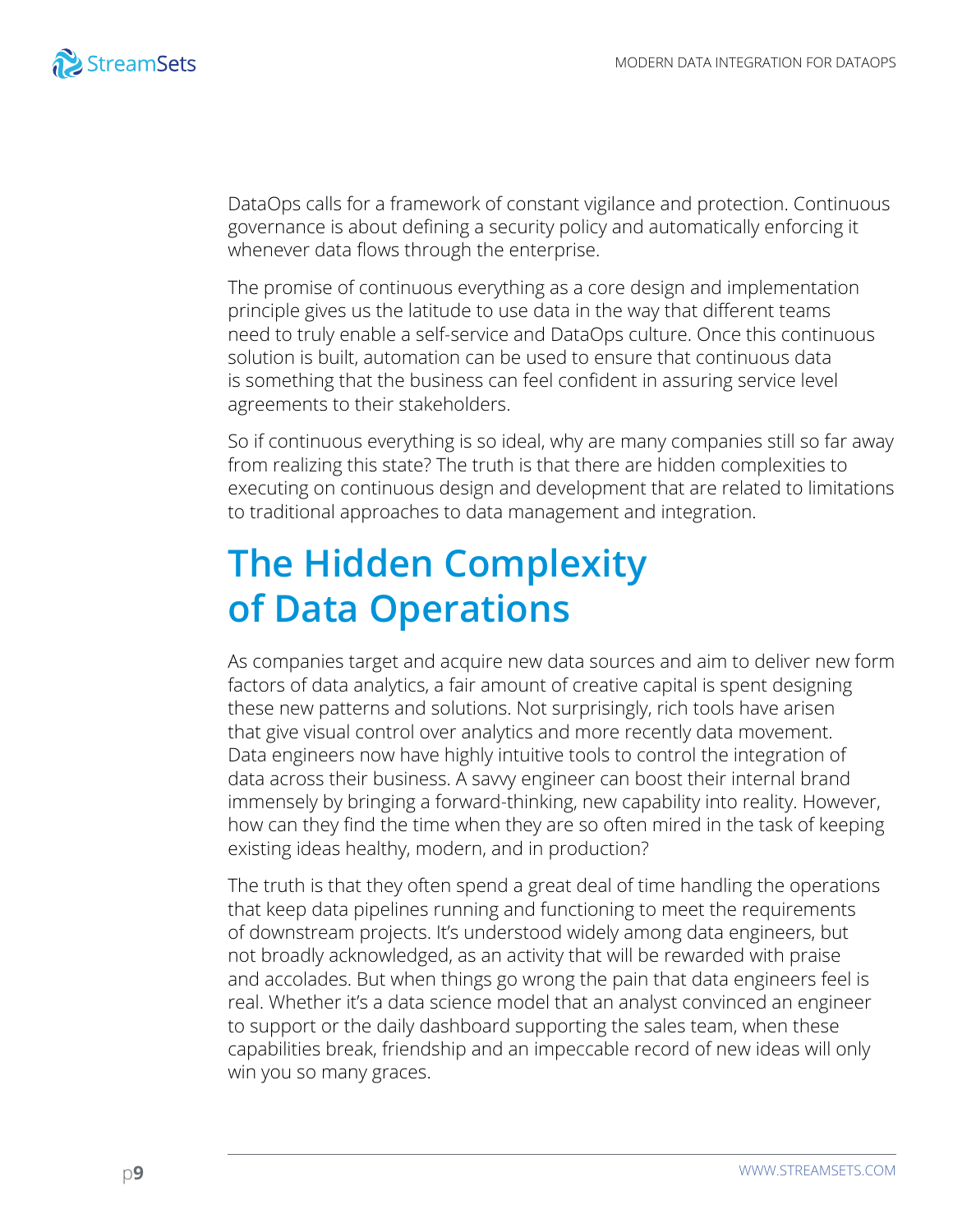

However, data operations doesn't have to be a zero-sum game. You can build a system that provides resilience and flexibility even at scale. Thinking smart about how you scale and react to the operational needs of your data pipelines and data processing can be cumbersome at first, but will pay dividends as workloads and data projects amass.

*"In a static data world, upfront developer productivity matters more than operations. In a continuous data world, operations are everything."*

*- Kirit Basu, author of* DataOps: The Authoritative Edition

So how do we build operations for a continuous data world? The following components are key to delivering DataOps functionality.

### **Automation**

As companies scale and accelerate their data practice, automation and integration with automation tooling becomes paramount to move with speed. No aspect of self-service can be delivered without some level of automation. When engineers are able to work on automation tasks the impact can be amplified across multiple workloads. In the DataOps ecosystem, users will want to automate anything they can, while remaining reliable. Proprietary systems often offer poor extensibility making them complicated to automate and integrate with automation tools. This is why DataOps is often focused on open solutions or platforms that provide API extensibility and programmable integration with infrastructure and computing platforms.

### **Visibility**

Think of a single data pipeline as a tab on your internet browser. At a small scale, toggling between tabs on your browser is relatively manageable (though not ideal). Depending on the size of your organization you likely have multiple tools (legacy and modern) to build data pipelines. These tools will all have a different degree of control and granularity to understand both the progress and health of your data pipelines. Data teams often spend a good deal of their time managing to the limitations of the tools.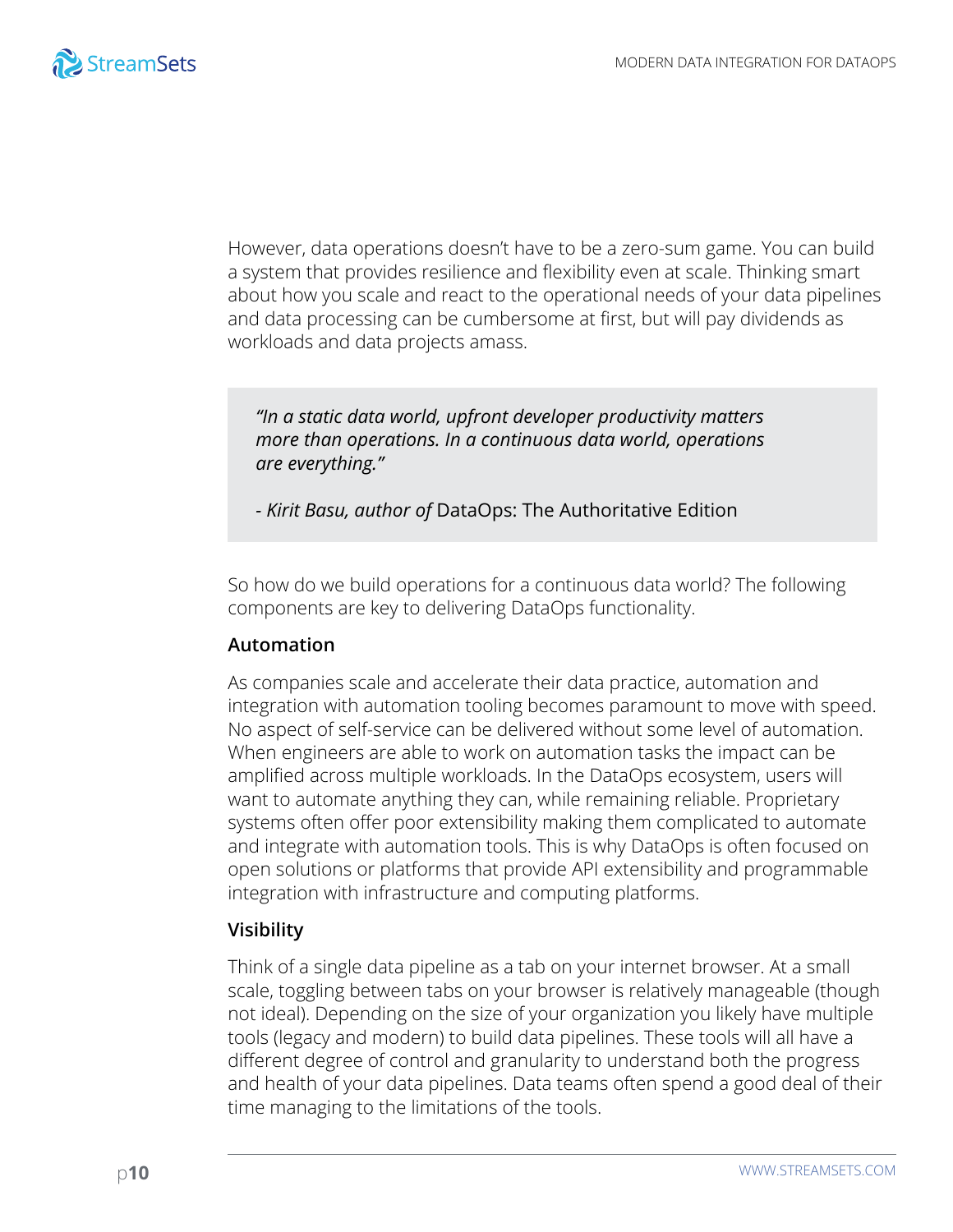

But what about when you have 30, 100, 1K pipelines? Diving through 100 internet browser tabs with differing degrees of helpfulness will likely only produce delays and cause an increasing amount of pain as connections grow. With DataOps, the goal is to have a comprehensive and living map of all of your data movement and data processing jobs. When pipelines or stages of a pipeline break down, the errors aggregate into a single point of visual remediation. That way data engineers understand the issue and react in a manner that doesn't harm downstream projects, and take a blow to the engineer's brand. This map should be as useful, and as reactive, for today's data workloads, as it is for handling tomorrow's workloads.

#### **Monitoring**

A big component of resiliency and reliability is active monitoring. Many tools aim to monitor the operations inside their product portfolio, but DataOps demands a level of monitoring that persists outside of a single system or workload. Continuous monitoring requires that systems share metadata and operational information so users can see a broader scope of challenges. These monitoring capabilities also help companies define, refine, and deliver on downstream data SLA's. This ensures that analytics can be delivered with confidence and the company can evolve the art of self-service, which further removes the data engineer from risk. Monitoring should not only tackle alerting a team when something breaks, but, in a DataOps scenario, it should actively monitor for the precursors to potential problems. Monitoring in DataOps should also be comprehensive, not allowing for data systems and silos to become operational black holes.

#### **Managing an Evolving Landscape**

What is the cost of having a rigid, brittle data system? Will it cost you your competitive stance? Today's data landscape is evolving at a feverish pace and the toll this takes on data professionals is unforgiving. Your data strategy must not only be competitive with today's requirements, but also be future leaning to consider your company's transformation over the next five to ten years.

Managing and evaluating this fast-moving landscape requires flexibility, architected upon tools and platforms that can abstract away from reliance on a single data platform or analytics solution. Logic for designing pipelines should be transferable, no matter the source and destination, allowing for change based on the business requirements vs. managing to the limitations of the system. In DataOps, change is a given. DataOps systems embrace change by allowing their users to easily adopt and understand complex new platforms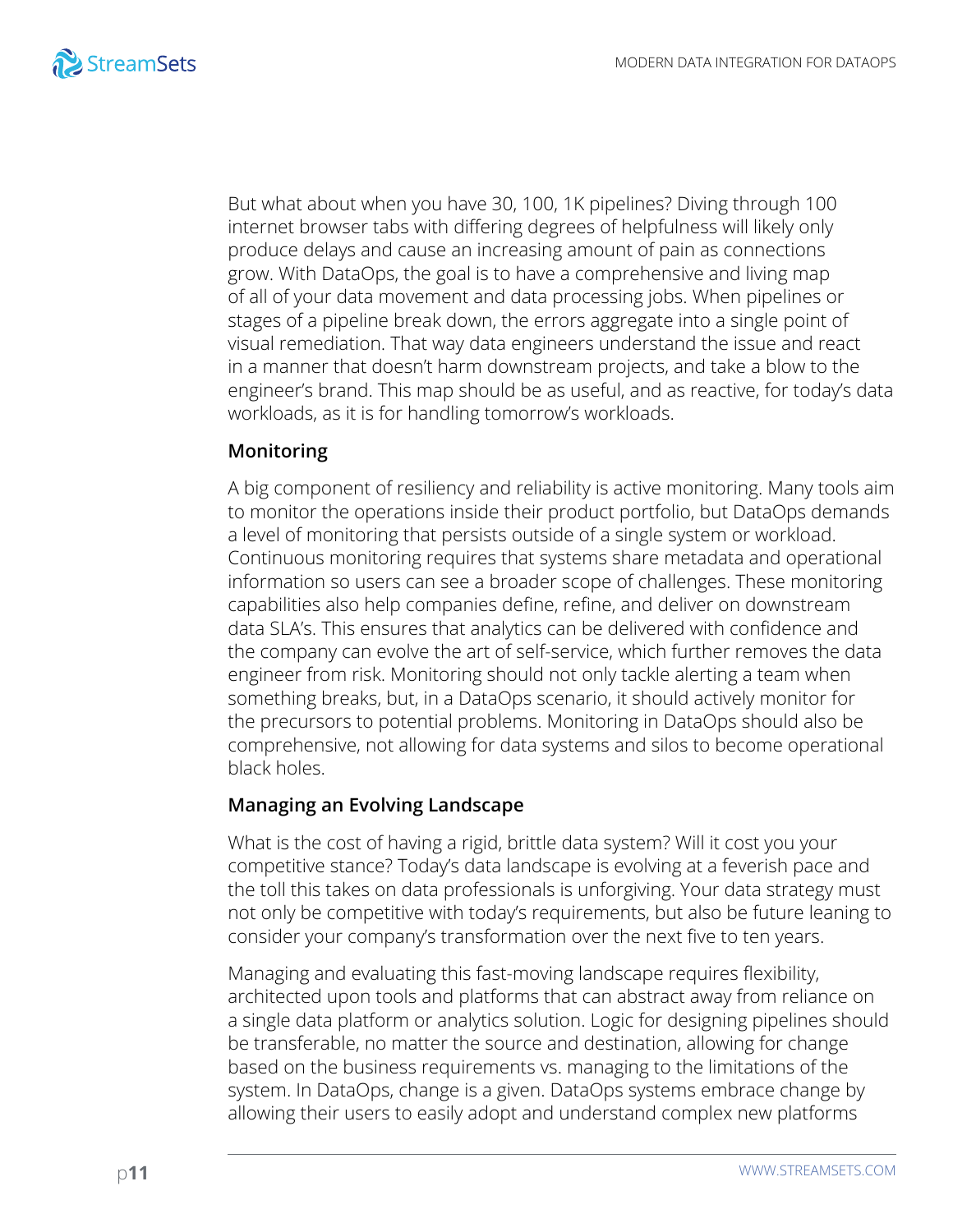

in order to deliver the business functionality they need to remain competitive. DataOps embraces the cloud and helps companies build hybrid cloud solutions that may someday live natively in the cloud.

#### **Architecting For Change**

Data is no longer a static resource. Data values mutate over time, semantics drift, and architectures evolve. A process or platform that assumes that data will act the same way every time it's moved or processed is destined to fail. Shockingly, the best possible scenario is that a data pipeline or process will break, the effect of that small change can wreak havoc on downstream systems. However, sometimes the pipeline doesn't break and ultimately just corrupts the downstream data and everyone working on that data is blissfully unaware. For years, data professionals managed around data drift aiming to mitigate the impact to downstream teams. DataOps embraces data drift and assumes that data, semantics, and infrastructure will change. DataOps pipelines and processes are loosely coupled and flexible to schema variations. DataOps systems work for delivering on today's use cases while also being resilient to unforeseen changes, giving companies the agility to change strategies as their industry and customer demands dictate.

Overcoming the mounting complexity of data operations is highly dependent on choosing tools for integration and ingestion that provide the same degree of speed, flexibility, reliability, and resilience that is essential in making this key mindset shift.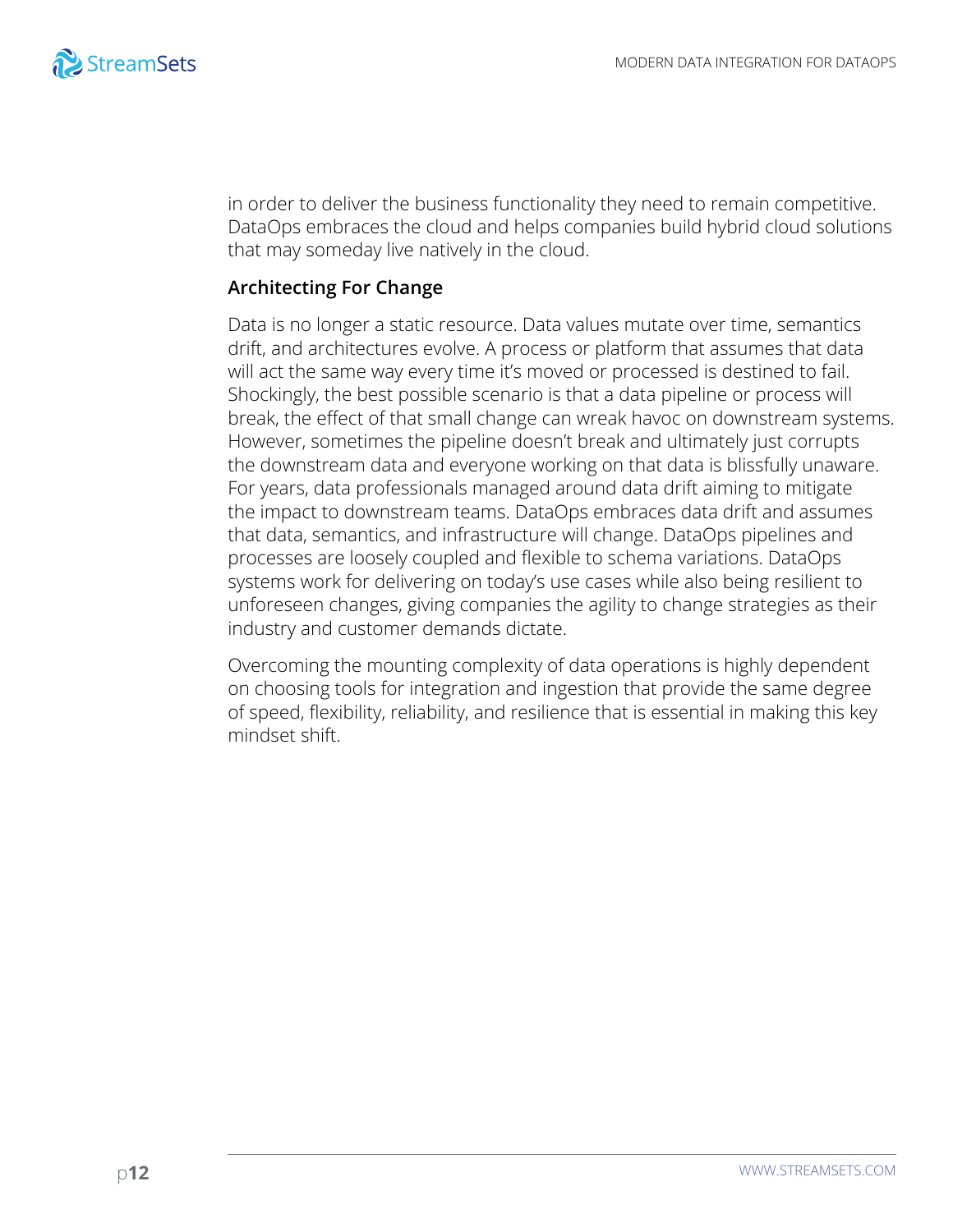

### **A Modern Data Integration Platform for DataOps**



DataOps is a practice that involves people, processes, and technology, and central to delivering on the notions of continuous everything and building a foundation for your DataOps practice is a modern data integration platform. The emphasis on modern signifies a wide range of data formats and interoperability between enterprise systems is required. The system should handle both streaming and batch semantics and run optimally where your data lives.

### **4 Evaluation Considerations**

When evaluating a modern data platform you should consider the strengths and weaknesses of a solution based on its ability to deliver on speed, flexibility, reliability, and resilience. This section identifies the functionality recommended to meet these requirements.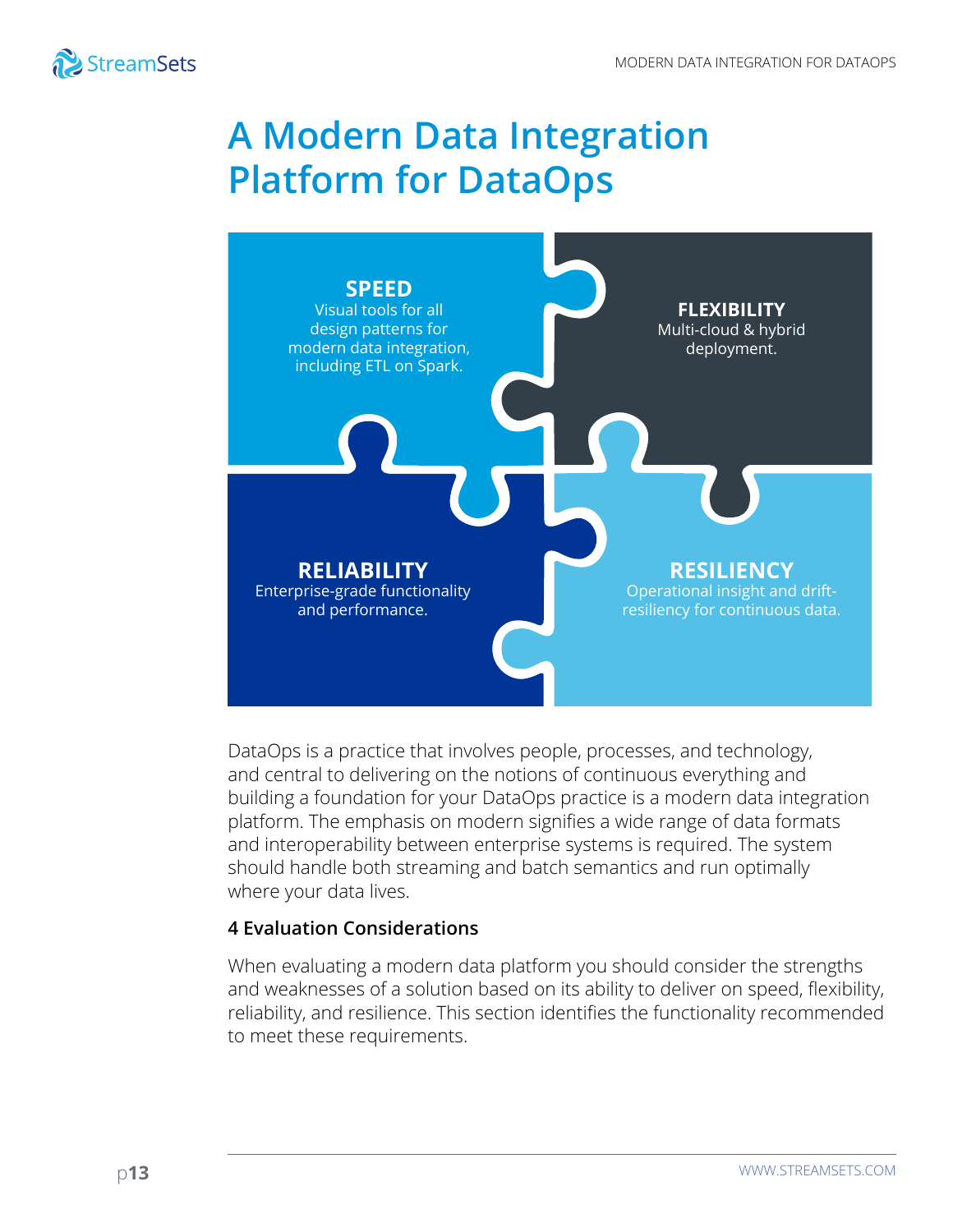

#### **Speed**

Speed can be measured both in finite terms, as well as used as a term to describe high level acceleration. For instance, to a developer, speed may mean easy to use tools for designing and operating pipelines of all patterns, including ETL on Spark, streaming ingestion and CDC. These capabilities can help developers design pipelines in minutes and operate continuously without much difficulty.

For data team managers, speed might be the ability to use a single visual tool for all design patterns (streaming, CDC, batch) with no coding required--even on Spark. This would help teams reuse artifacts and apply skills to a wide variety of use cases.

For IT, speed may be a term used to describe the ability to remediate any problems. You might appreciate a single tool for operating data pipelines of all types, across all platforms that would provide simplified operations management and reduce operational overhead and cycle time for new projects. And for a CDO or executive data leader, speed may mean the ability to roll out Apache Spark development for the masses, accelerating AI and machine learning projects for the business.

#### **Flexibility**

Speed and flexibility are often multiplying forces that can provide big business impact when applied across teams and roles. When making data pipelines and scheduling large batch and ETL processes having Apache Spark processing available anywhere (on-premises, public cloud or virtual private cloud) gives designers the ability to select the platform with the best performance.

When tools have pre-built support for cloud destinations and run natively on Apache Spark managed services, it means that teams get faster delivery of their core use cases. An additional added benefit is when you have portability and reusability across these platforms, both on-premises and cloud. This can give the operations team the flexibility to change platforms quickly and avoid vendor lock-in. For the business, you can feel confident in getting hybrid and multi-cloud support and keep options open to shift with the momentum of your industry and requirements. The ultimate flexibility is achieved when unforeseen events are not able to hamper the company's core directive.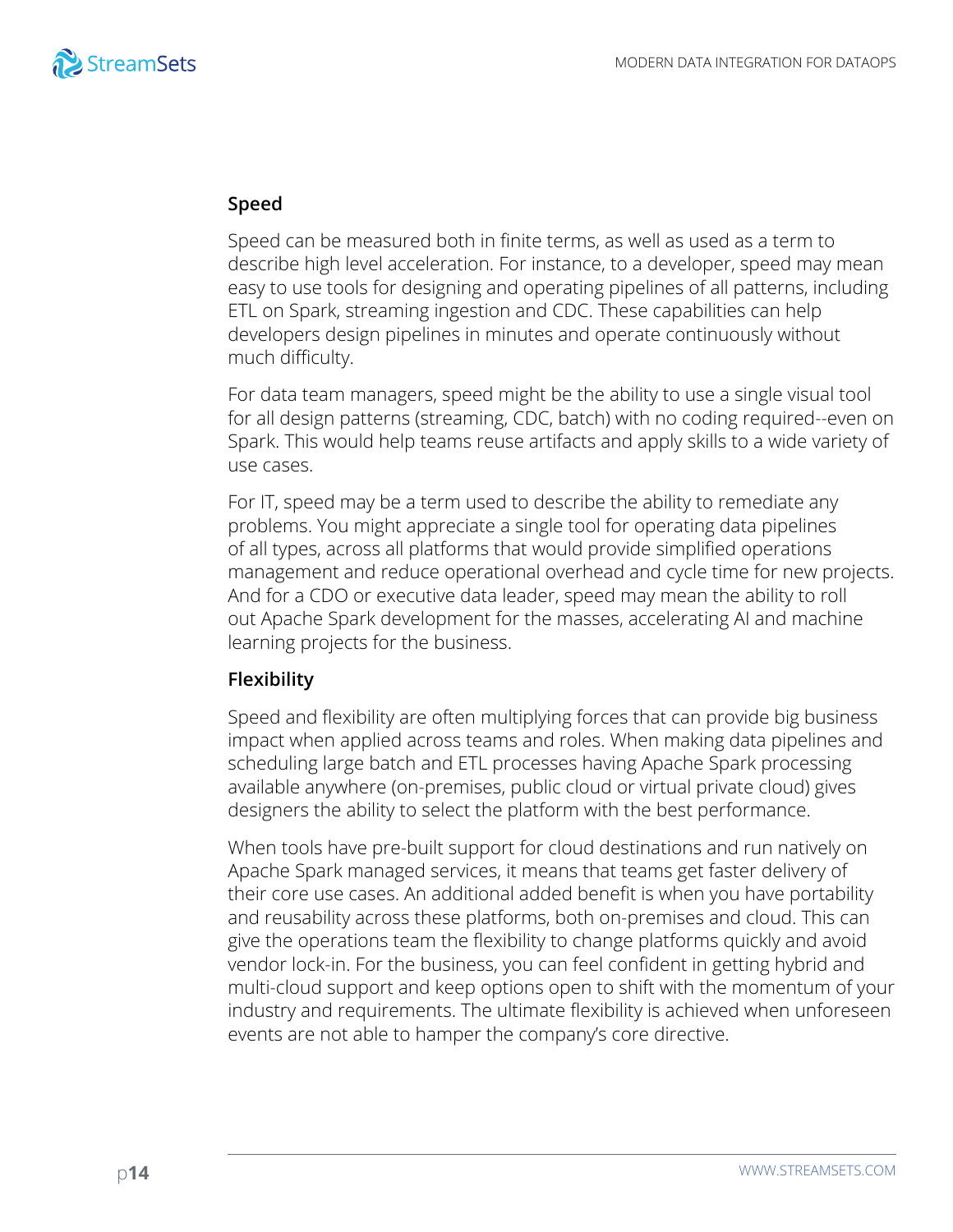

#### **Resiliency**

Resilience in the face of change is the ultimate goal of DataOps. However resilience has a lot of hidden complexity. The details involved in building large, interconnected enterprise systems that are truly resilient requires a great deal of thought and coordinated effort.

In order for data pipelines to be resilient, they must be fully instrumented so that users can understand what is happening at every stage of the pipeline. This level of visibility and instrumentation leads to faster debugging. If data drift is always present, then drift resilient, fully-instrumented pipelines should lead to decreased risk and easier troubleshooting. This can prevent outages for analytics systems.

For managing pipelines continuously, an operational view of real-time data flows gives the IT team the ability to see the full picture and drill down where needed. If, at a company level, you can have a single view of data flows, you can ensure visibility and control, further decreasing data silos and redundant operations. True resilience requires intent-driven design. That means even though sources and destinations change, the intent of the pipeline is retained.

#### **Reliability**

Delivery of enterprise-grade functionality and performance in the face of constant change is almost insurmountable. Too often, companies are forced to make tradeoffs between leveraging the fastest solution to a problem (i.e. cloud or a managed service) versus the solution that the company is confident in supporting. In order to mitigate the risk of new platforms, data engineers must have advanced enterprise-grade features. This helps reduce the time to configure, tune and maintain data pipelines. Companies should seek out DataOps vendors that have proven enterprise success. This makes them a safe bet to standardize on as you build and scale your systems. Reliability means that you can say "yes" at the executive level to new data requests, feeling confident that developers, data teams, and IT teams can execute the vision.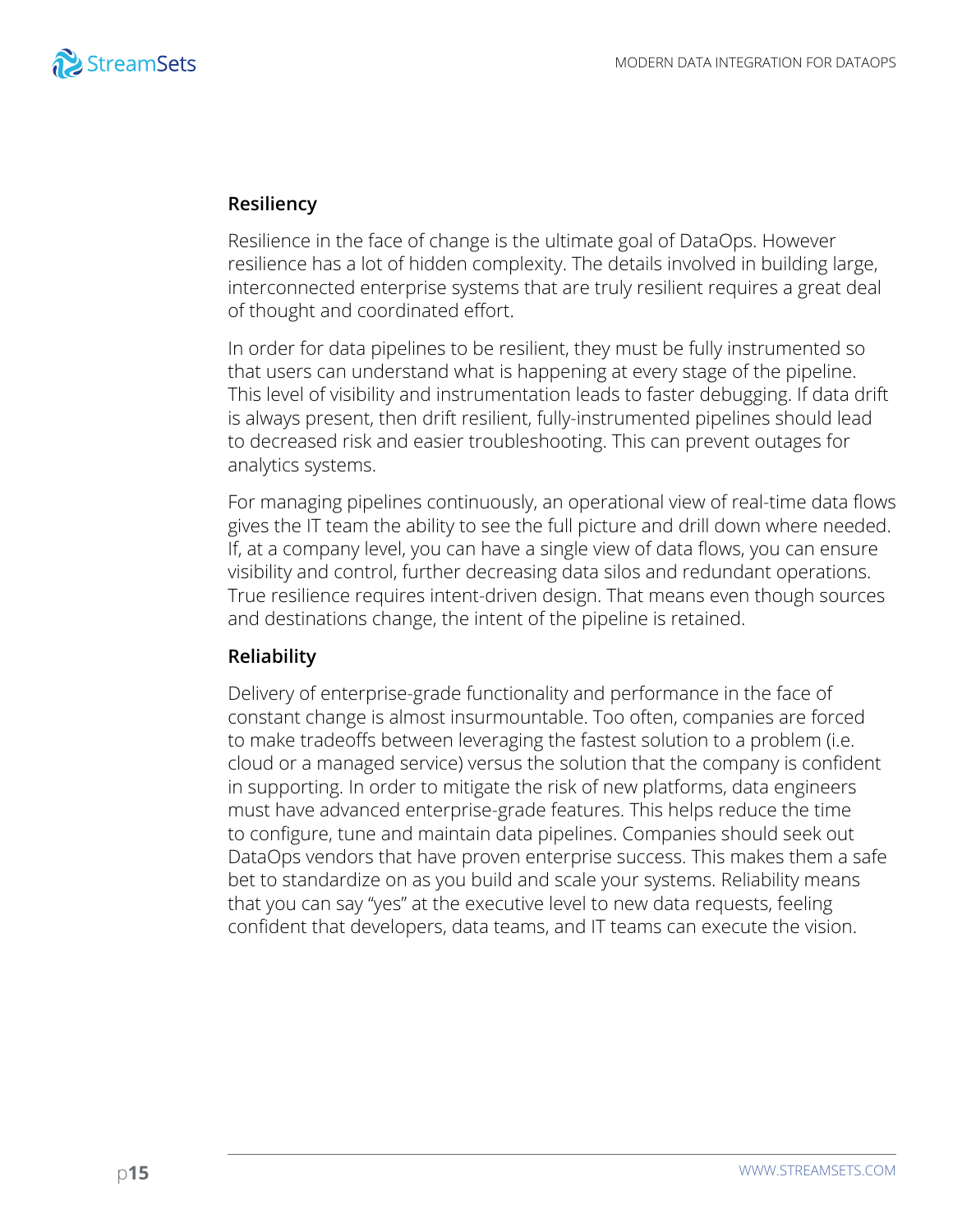

## **The StreamSets Platform**

StreamSets has built the first [Modern Data Integration Platform for DataOps](https://www.youtube.com/watch?v=V35ltYqtjIk). The platform is built to fulfil the capabilities of **continuous everything** and allows companies to **go fast and be confident**. The platform gives data professionals **speed, flexibility, resiliency, and reliability** at the single pipeline level and over the entire enterprise data fabric. As pipelines scale, they are fully instrumented giving users a high degree of visibility and allowing users to share pipeline components. They actively detect for **Data Drift** and their intent-driven design means that when things change, pipelines don't break.



At the highest level, the StreamSets DataOps Platform is a modern data integration platform, combining high-performance execution engines and visual, full-lifecycle tools for designing, operating, managing and optimizing data pipelines across your enterprise. With end-to-end instrumentation and visibility, the platform provides real-time operational insight across all your pipelines, no matter where they are, on premises or in the cloud.

The platform's drift-resilient pipelines reduce the risk of outages or data loss due to data drift. And the solution is architected to be platform-agnostic, enabling easy portability of pipelines across platforms, whether on-premises or in the cloud, ensuring flexibility to meet changing needs. The DataOps Platform is a key technology foundation for your DataOps practice, letting you rapidly deliver data on a continuous basis to the business, in a world of ceaseless change.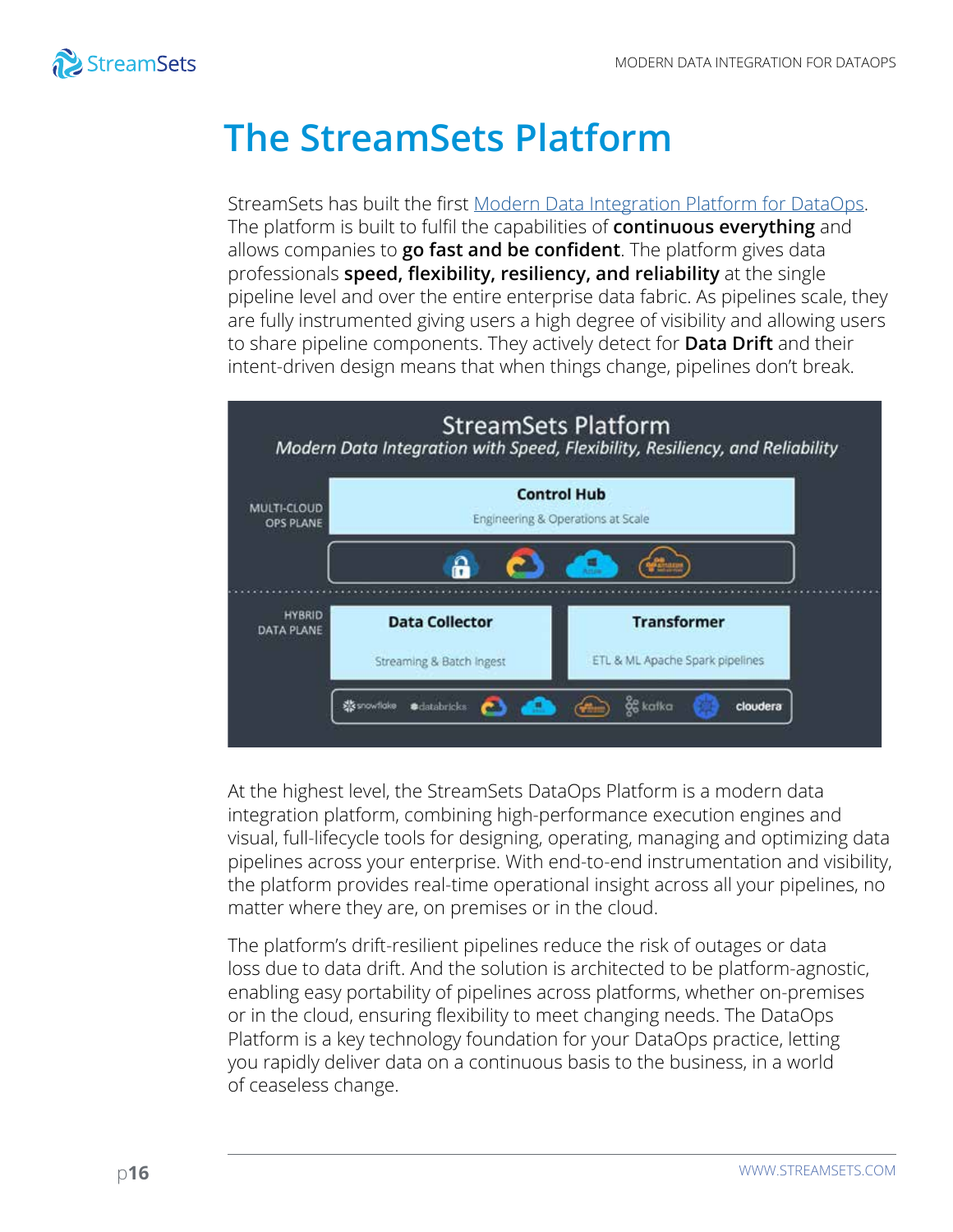

The platform consists of two powerful execution engines and a management hub.

#### **StreamSets Data Collector**

StreamSets Data Collector is an easy-to-use modern execution engine for fast data ingestion and light transformations. Data Collector's easy-to-use visual tools let you design, deploy and operate streaming, change data capture (CDC) and batch data pipelines without hand coding. The full variety of data sources such as Kafka, S3, Snowflake, Databricks, JDBC, Hive, Salesforce, Oracle and more are available out-of-the-box. Fully instrumented "smart" data pipelines let you monitor data in flight, and are designed to handle data drift with built-in detection and handling. Data Collector pipelines are designed to be platform agnostic, so you can adapt as needed and avoid vendor lock-in.

Data Collector gives users the ability to quickly load data into enterprise systems with pre-built sources and destinations and an intuitive graphical interface that lets them design data pipelines in minutes. Pipelines can be ported across multiple environments on premises or in the cloud without hefty redesign. Pipelines are by default drift resilient, fully-instrumented "smart" pipelines helping users reduce risk with easier troubleshooting and fewer outages. Data Collector balances enterprise functionality and performance in a single tool for all types of ingestion patterns.

#### **StreamSets Transformer**

StreamSets Transformer is a modern transformation engine designed for any developer or data engineer to build data transformations that execute on Apache Spark. Using a simple, drag-and-drop UI, users can create pipelines for performing ETL, stream processing, and machine learning operations. It allows everyone, not only the savvy Spark developer, to fully utilize the power of Apache Spark without having to code in Scala or PySpark. Transformer pipelines are instrumented to provide unparalleled visibility into the execution of Spark applications with built-in previews and easy trouble-shooting. And Transformer is designed to run on all the major Spark distributions to ensure you have the flexibility to run on your platform of choice, or switch platforms when your needs change.

Transformer helps bring Apache Spark to the hands of every type of data engineer. Using Transformer, companies can accelerate their adoption of Apache Spark without heavy skills investments which require zero ramp up for ETL and machine learning projects.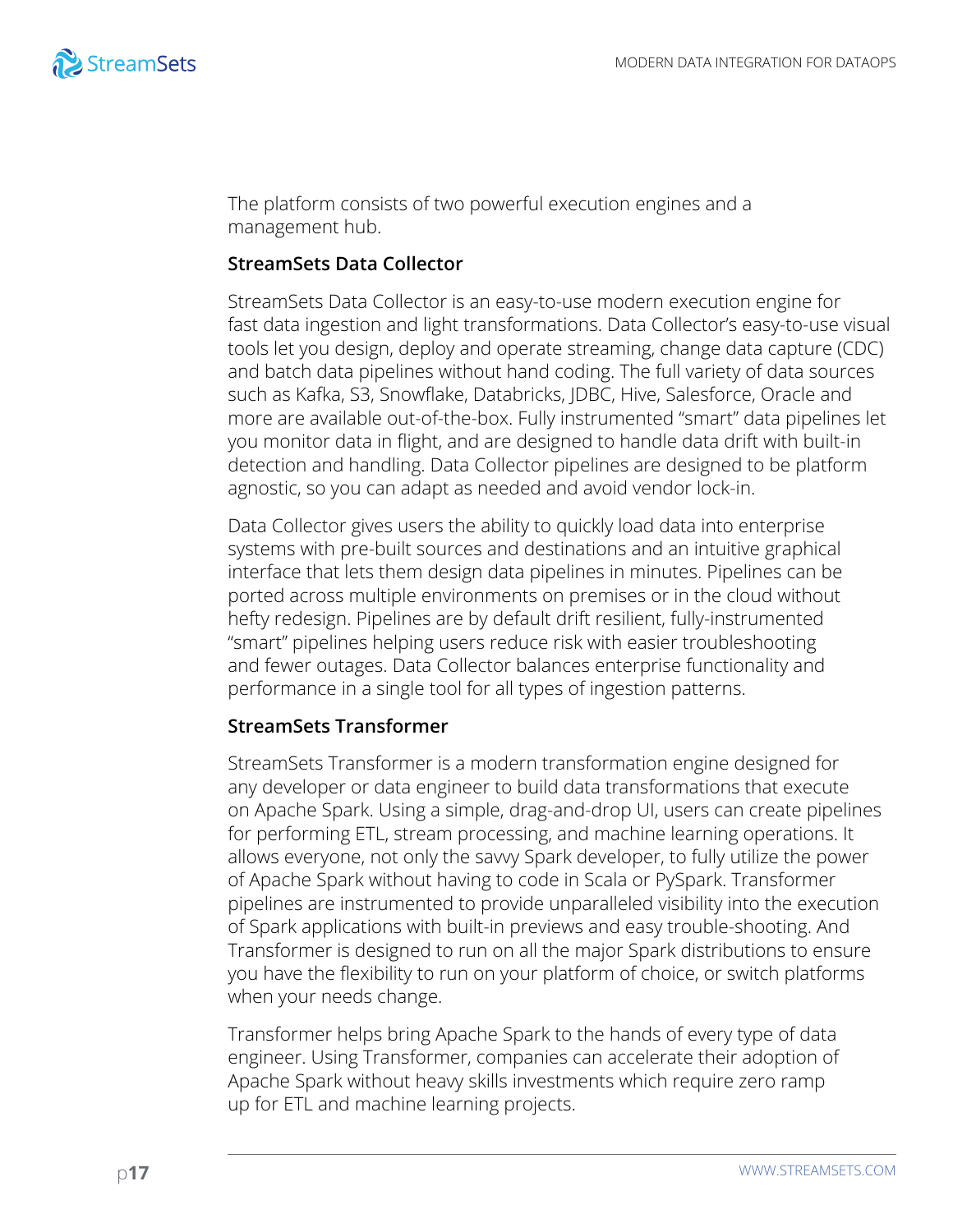

Transformer runs where your data lives and can natively execute on platforms like Hadoop YARN, EMR, HDInsight, Databricks, and in containerized Spark environments such as Microsoft SQL Server 2019 Big Data Cluster and Kubernetes Cluster. The engine provides deep visibility into Spark execution allowing users to troubleshoot at the pipeline level and at each stage in the pipeline progress. Transformer gives users the enterprise features and agility they get from legacy ETL tools, while revealing the full power and opportunity of Apache Spark.

StreamSets Data Collector and Transformer pipelines can be deployed on premises, across public clouds, and on cloud managed services. All engine instances can be deployed, managed, and viewed directly in the central hub for system wide control. This hub organizes pipelines into graphical maps called topologies.



### **Control Hub**

StreamSets Control Hub is a single hub for designing, deploying, monitoring, managing and optimizing all your data pipelines and data processing jobs. The central nervous system of the DataOps Platform, Control Hub lets your team collaborate to manage data pipelines and jobs running on Data Collector and Transformer, enables pipeline re-use, and gives you a real-time, end-to-end view of all data flows across your enterprise.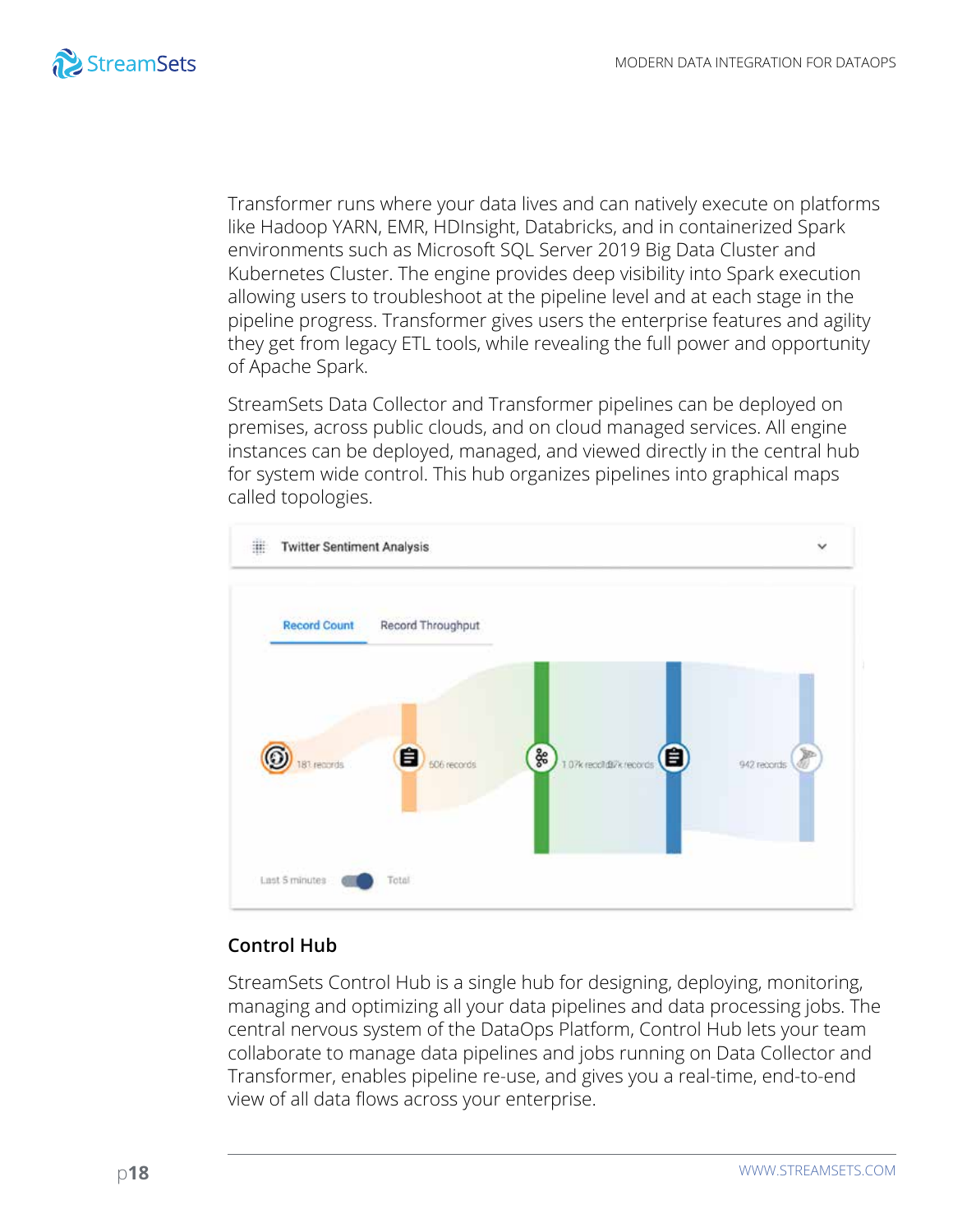

Control Hub also simplifies and centralizes the management of the StreamSets Data Collector and Transformer engines themselves to optimize your overall StreamSets environment. And finally, Control Hub's hybrid/multi-cloud architecture provides centralized monitoring and management across onpremises and cloud data sources and platforms, so you can add or change data sources or data platforms without losing visibility or control.

Control Hub provides a unified console for collaboration and visibility across all lifecycle stages, all design patterns, all engines. This helps speed development by agile use and reuse of skills and assets. The hub gives centralized monitoring and management across on-premises and cloud data sources and platforms, and gives you the flexibility to add or change sources or platforms without losing visibility or control. Live data maps called topologies give real-time operational insight to de-risk with broad visibility to detect and prevent issues.

StreamSets Data Collector, StreamSets Transformer, and Control Hub work in concert to deliver the requirements of DataOps to a wide variety of common enterprise use cases, including stream processing, ingestion, ETL, machine learning, and powering real-time applications.